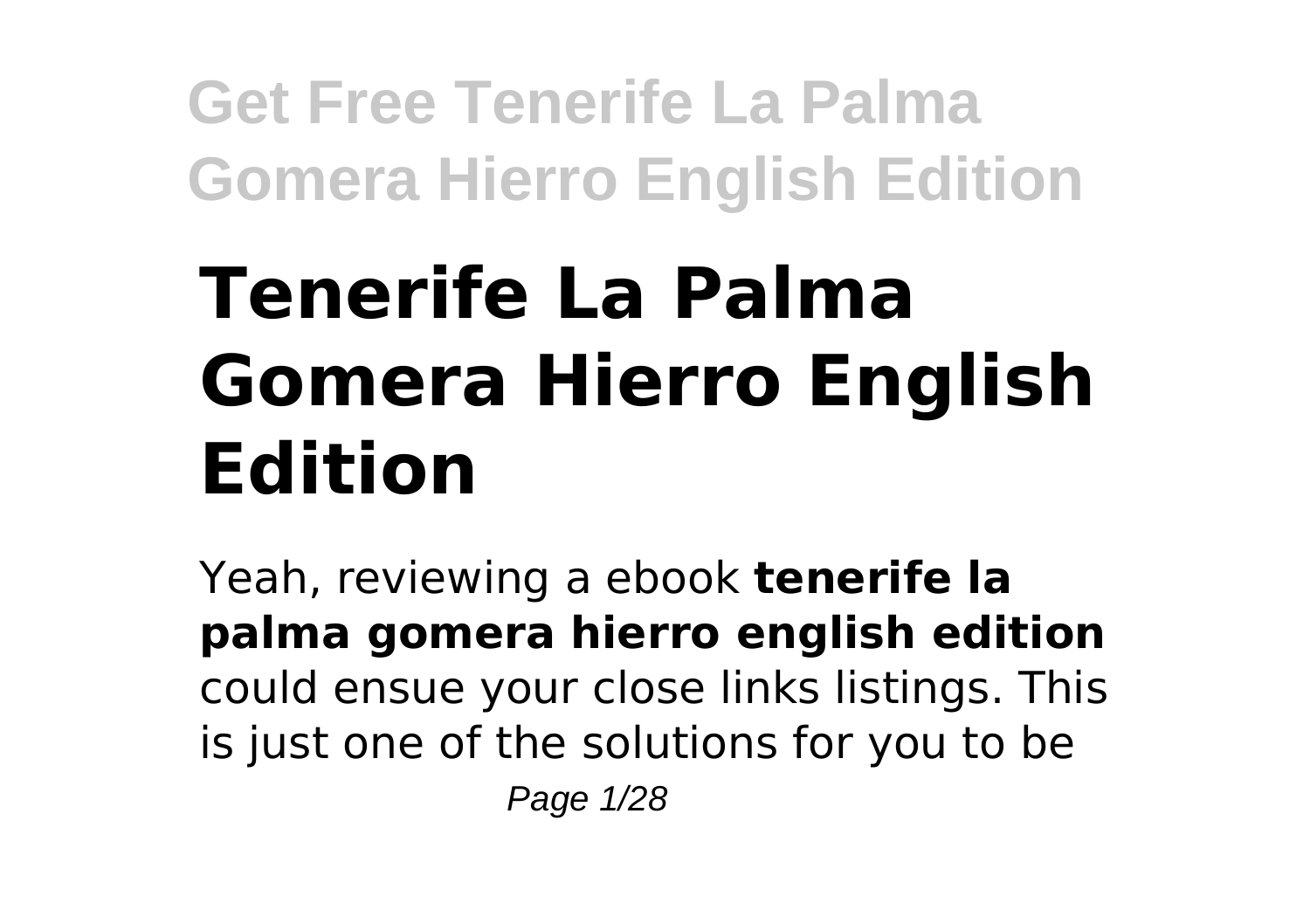successful. As understood, execution does not recommend that you have astounding points.

Comprehending as skillfully as union even more than other will give each success. neighboring to, the publication as without difficulty as insight of this tenerife la palma gomera hierro english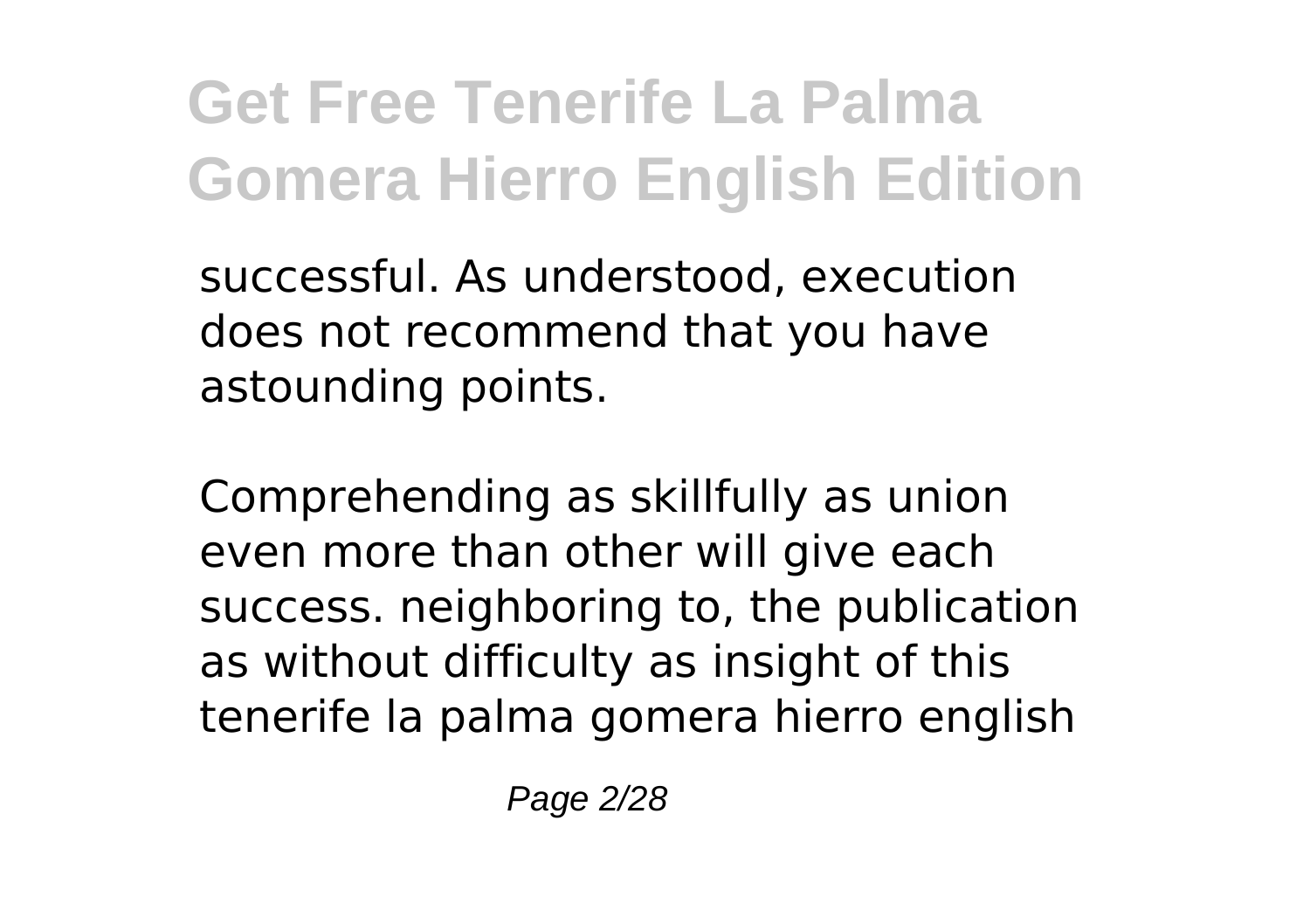edition can be taken as capably as picked to act.

My favorite part about DigiLibraries.com is that you can click on any of the categories on the left side of the page to quickly see free Kindle books that only fall into that category. It really speeds up the work of narrowing down the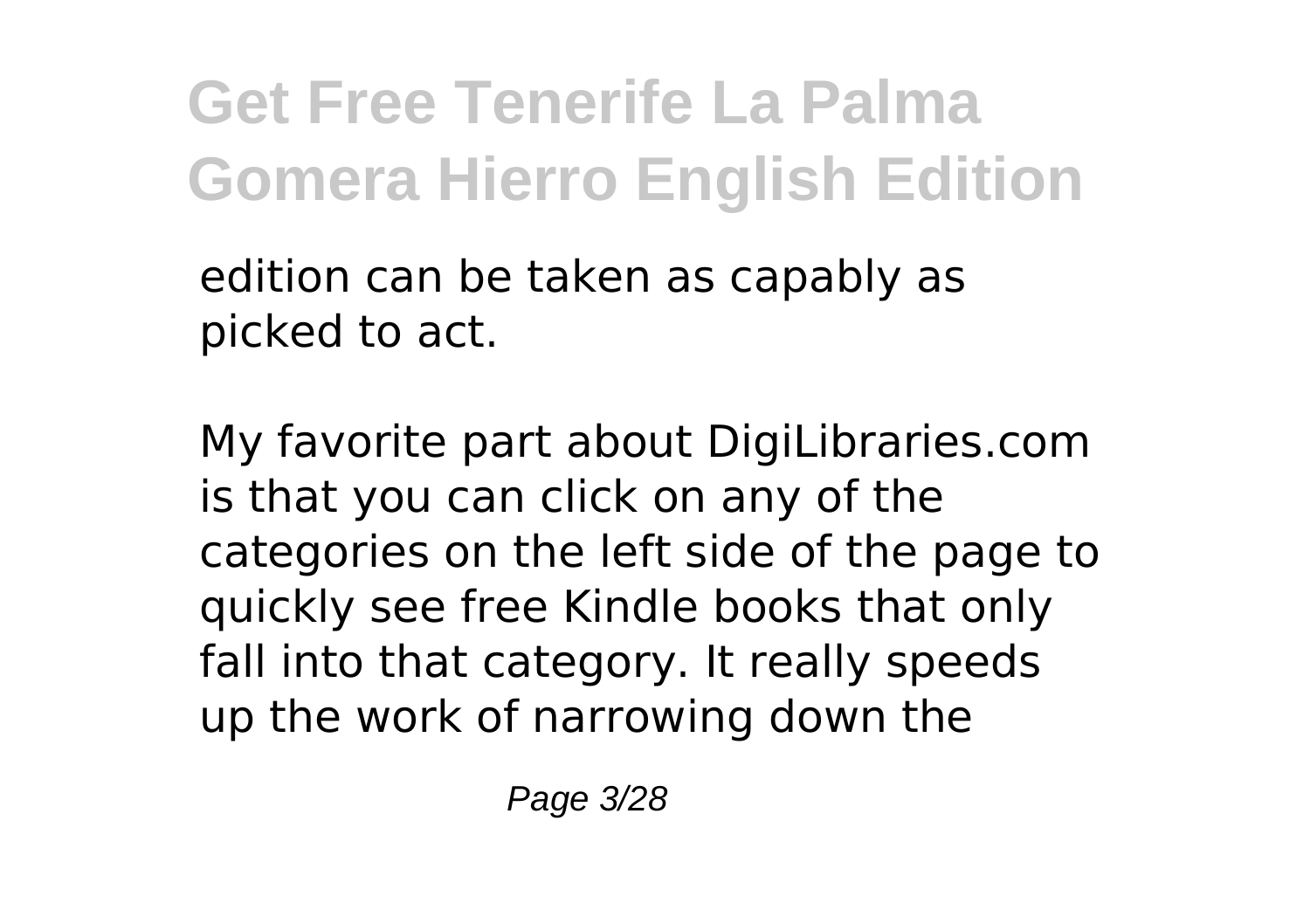books to find what I'm looking for.

**Tenerife La Palma Gomera Hierro** Landing in Tenerife-South (TFS), either take the bus or a taxi to the airport Tenerife-North, which is 70 km away, or take the ferry from Los Cristianos (the same ferry port as for La Gomera and La Palma), just 15 km away from the airport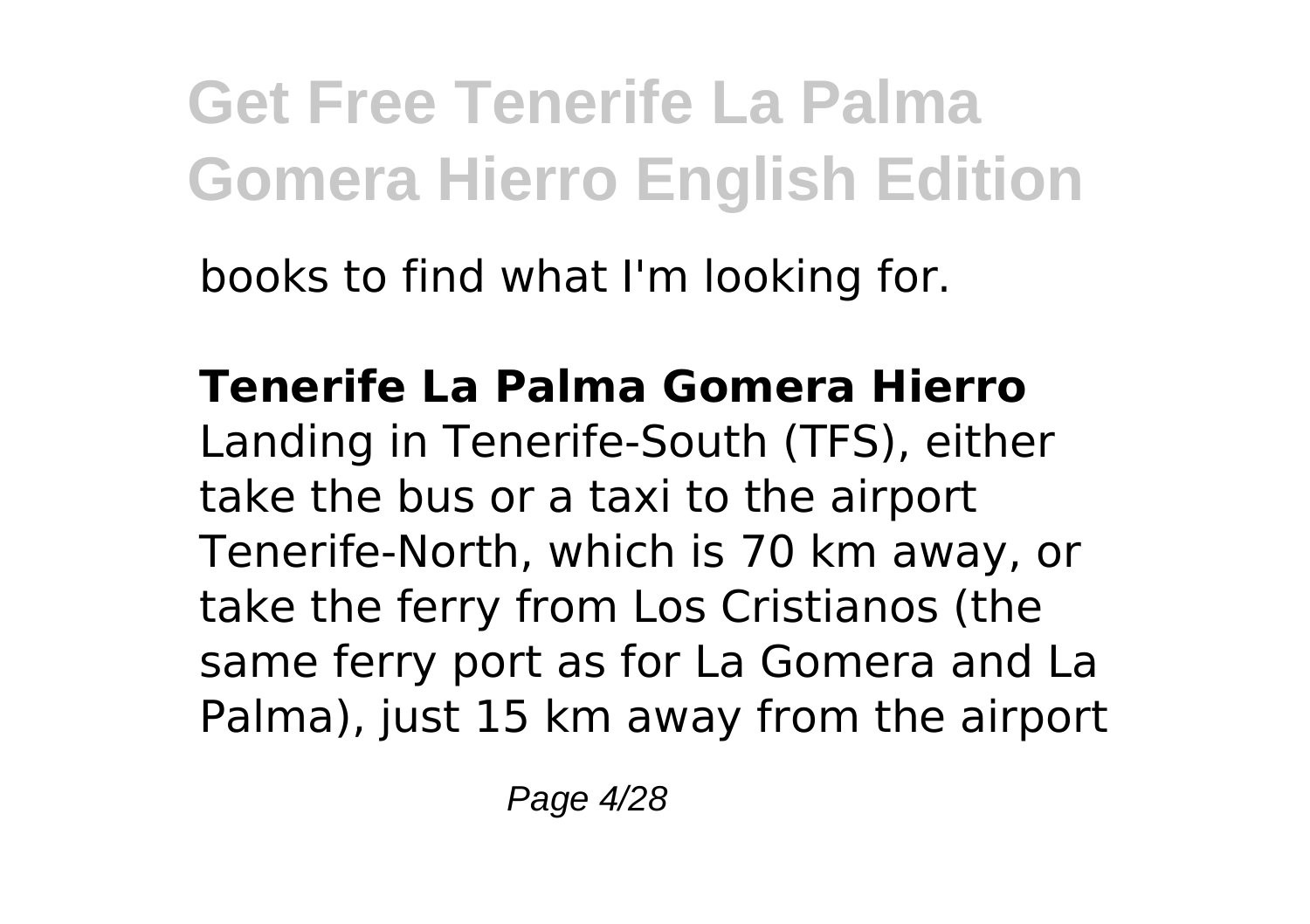Tenerife-South. El Hierro is the smallest of the Canary islands.

#### **How to travel to El Hierro - Holidays on La Gomera, El ...**

Canary Islands – El Hierro – La Palma – La Gomera – Fuerteventura I just spent one month at Spain's far-flung Canary Islands. They're situated not far off the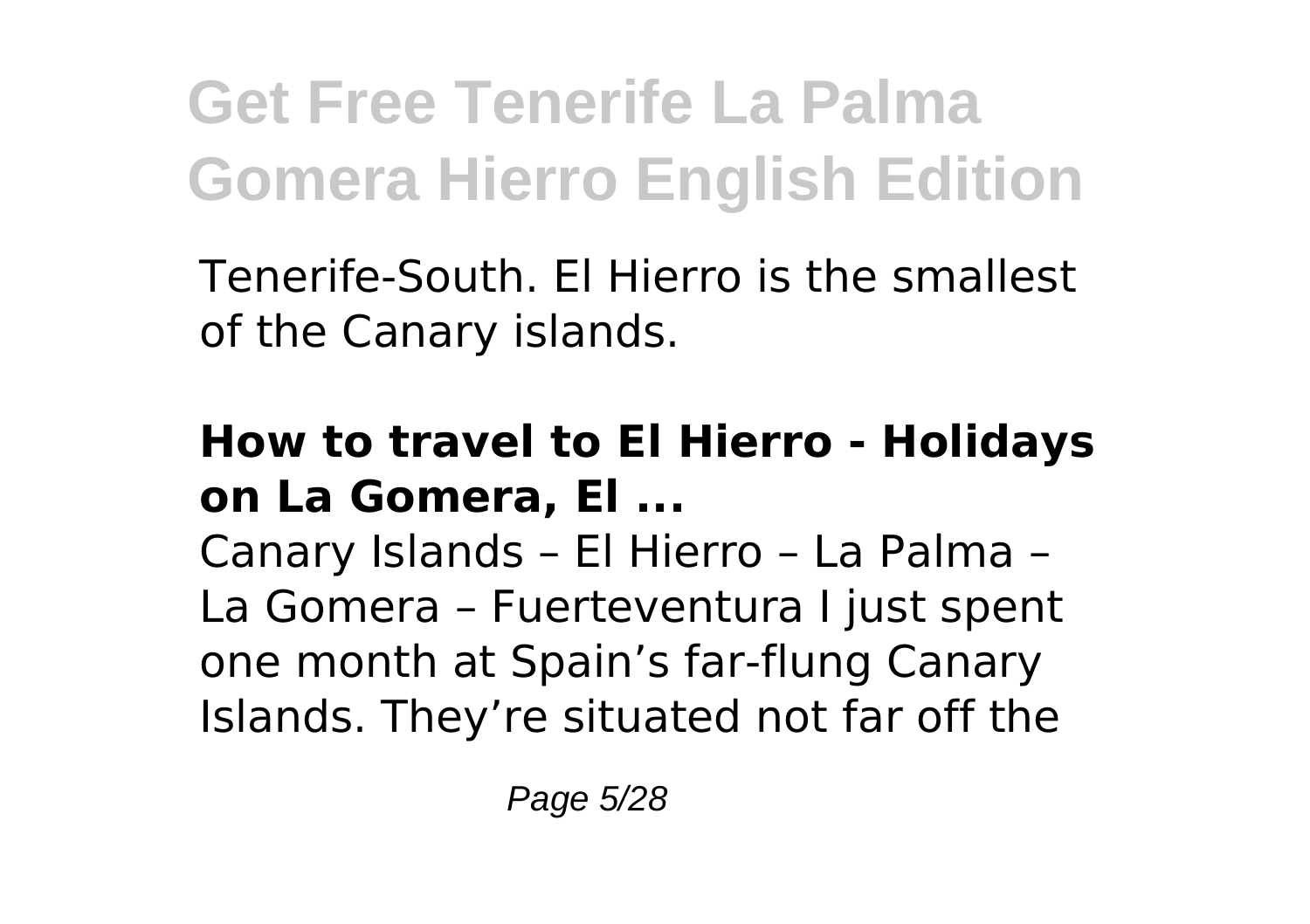northwest coast of Africa, closest to the shores of Morocco but have been part of Spain since the 1400s. There are seven main islands: Gran Canaria, … Continue reading »

#### **Canary Islands – El Hierro – La Palma – La Gomera ...**

Island hop between four of the western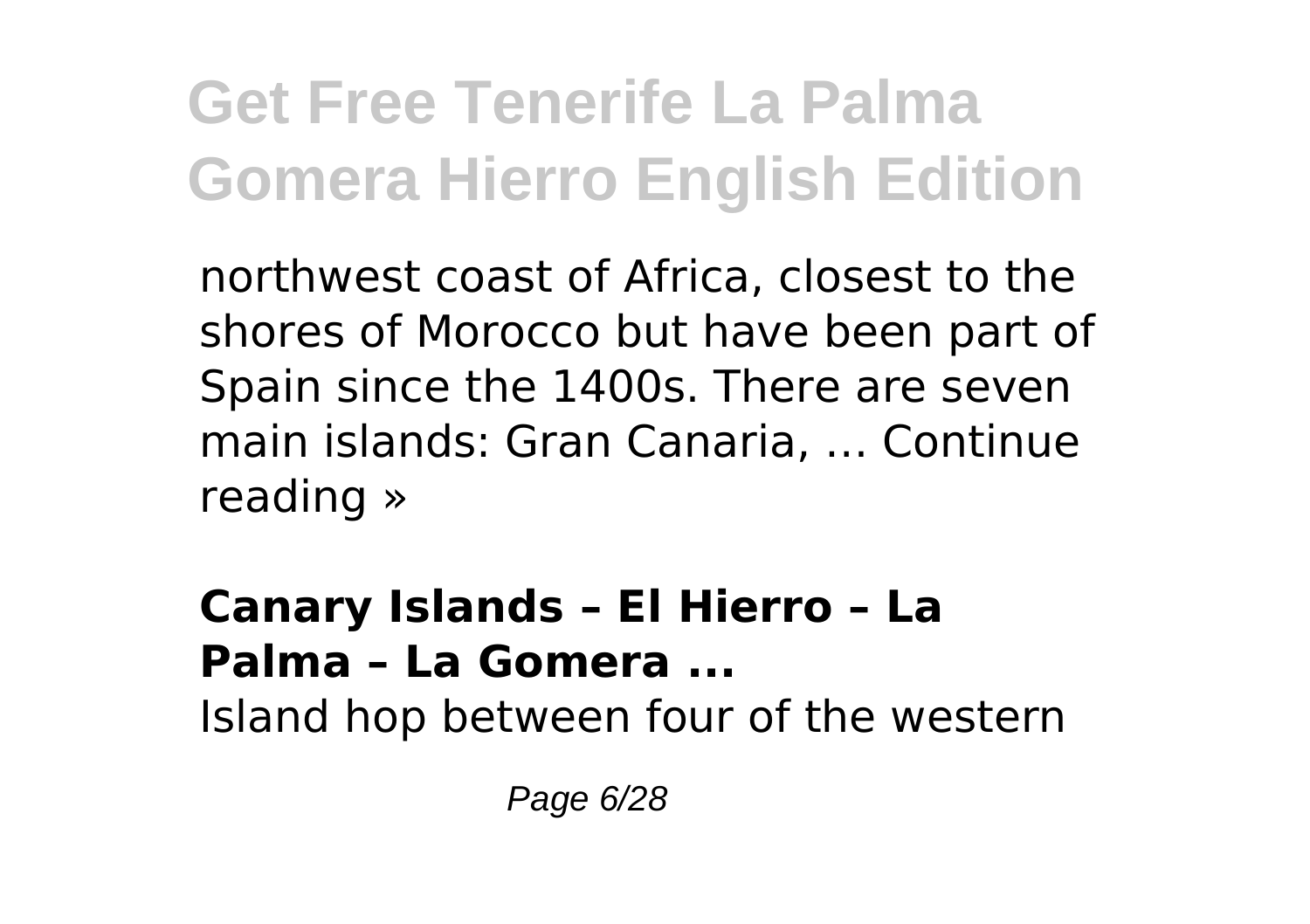islands on one of our Canary Islands holiday.From popular Tenerife, take the ferry to the lesser known islands of La Gomera, stunning La Palma and small El Hierro.Explore their dramatic volcanic landscapes, rugged coastlines, wonderful marine life, national parks, colourful wooden houses & sub-tropical vegetation basked in sunshine all year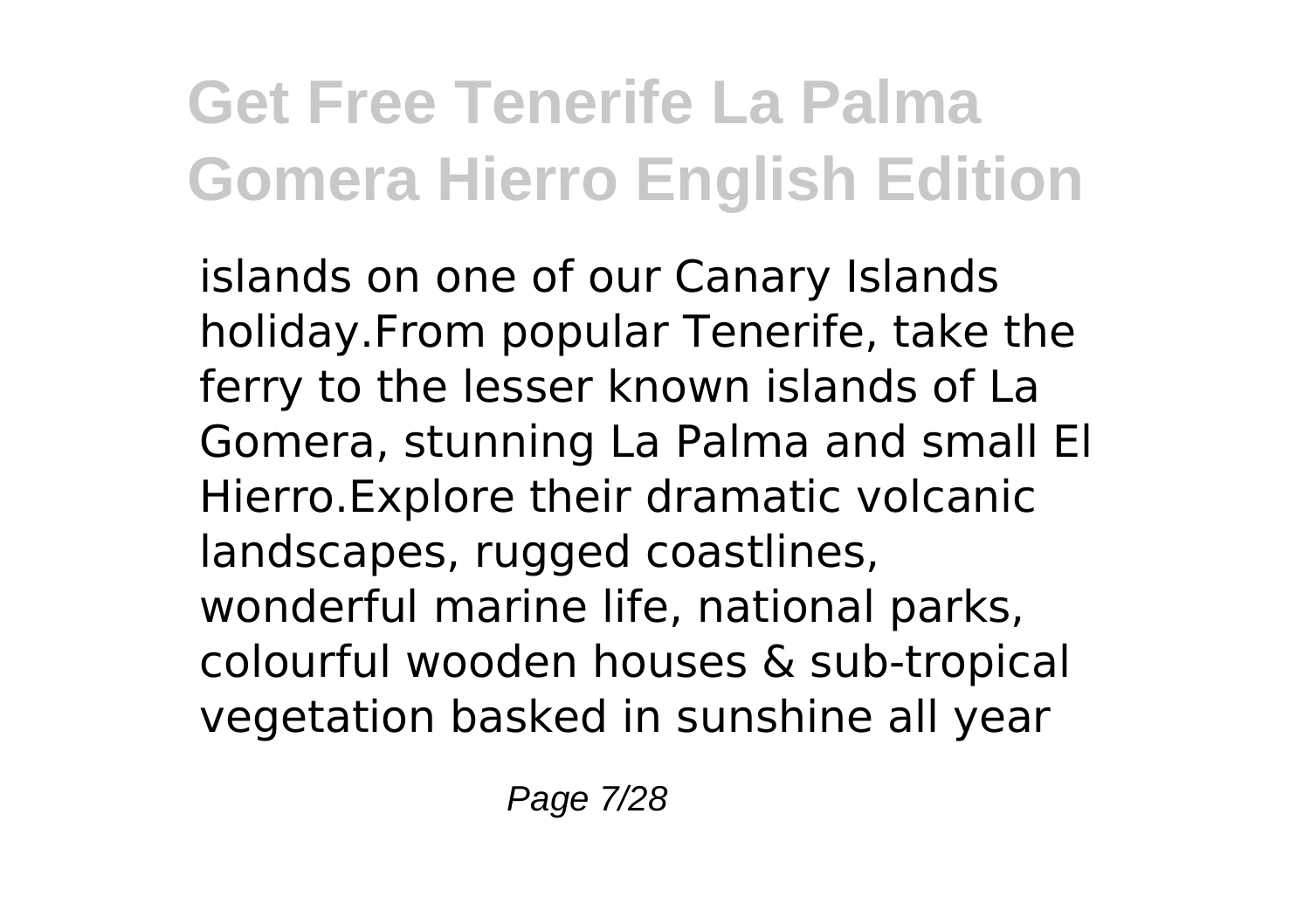round.

#### **Tenerife + La Gomera + La Palma + El Hierro - Auriel Holidays**

Distance between El Hierro and La Gomera. The direct distance between El Hierro and La Gomera is just 63 km (34 nautical miles), however, the ferry route passes by the port of Los Cristianos in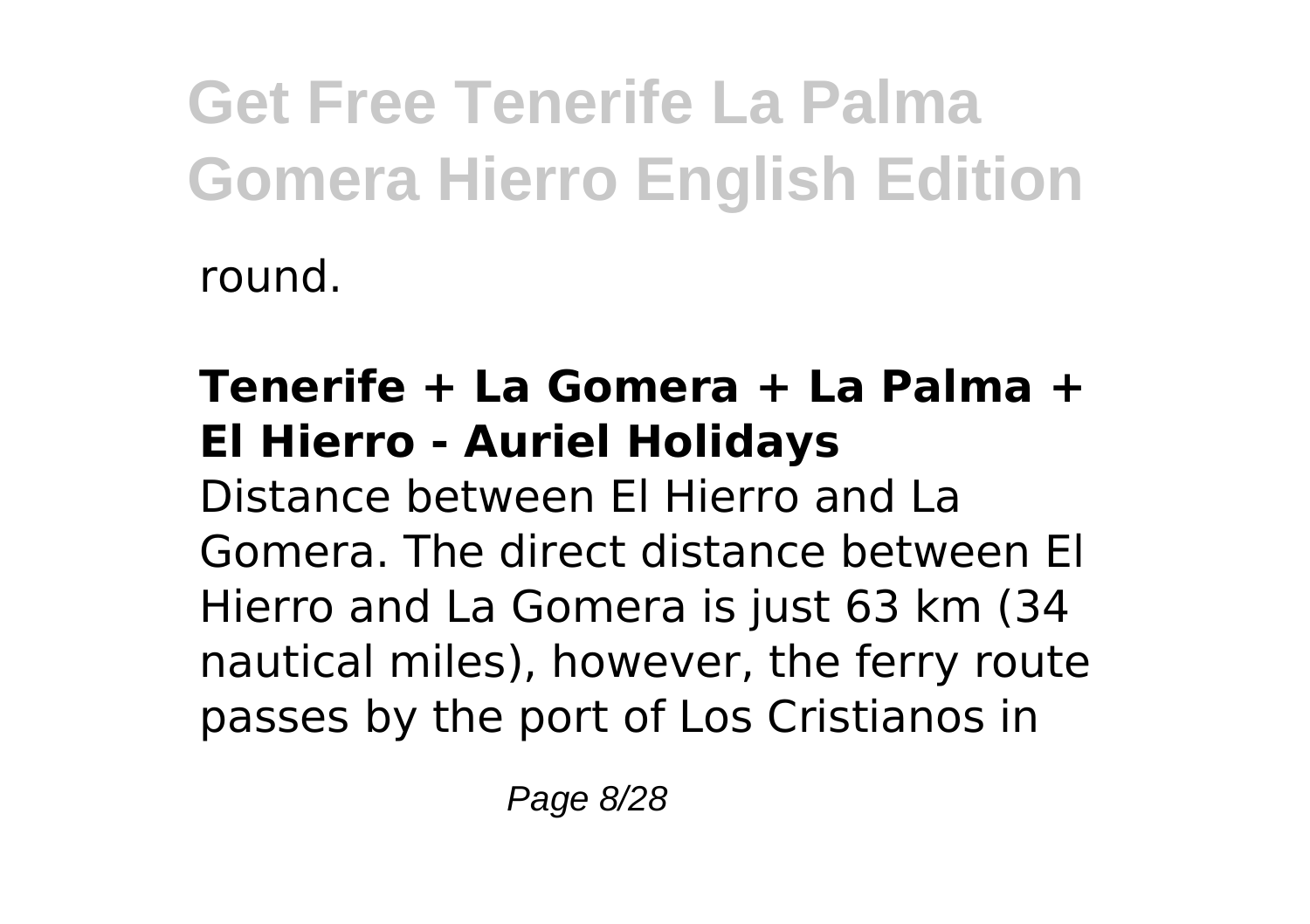Tenerife. This means that the total distance El Hierro - Tenerife - La Gomera, creates a ferry route of around 170 km (91 nautical miles).

#### **Ferry from El Hierro to La Gomera | Tickets & Schedules ...** Ferry tickets from Tenerife to La Gomera start at €28. The price gets higher or

Page 9/28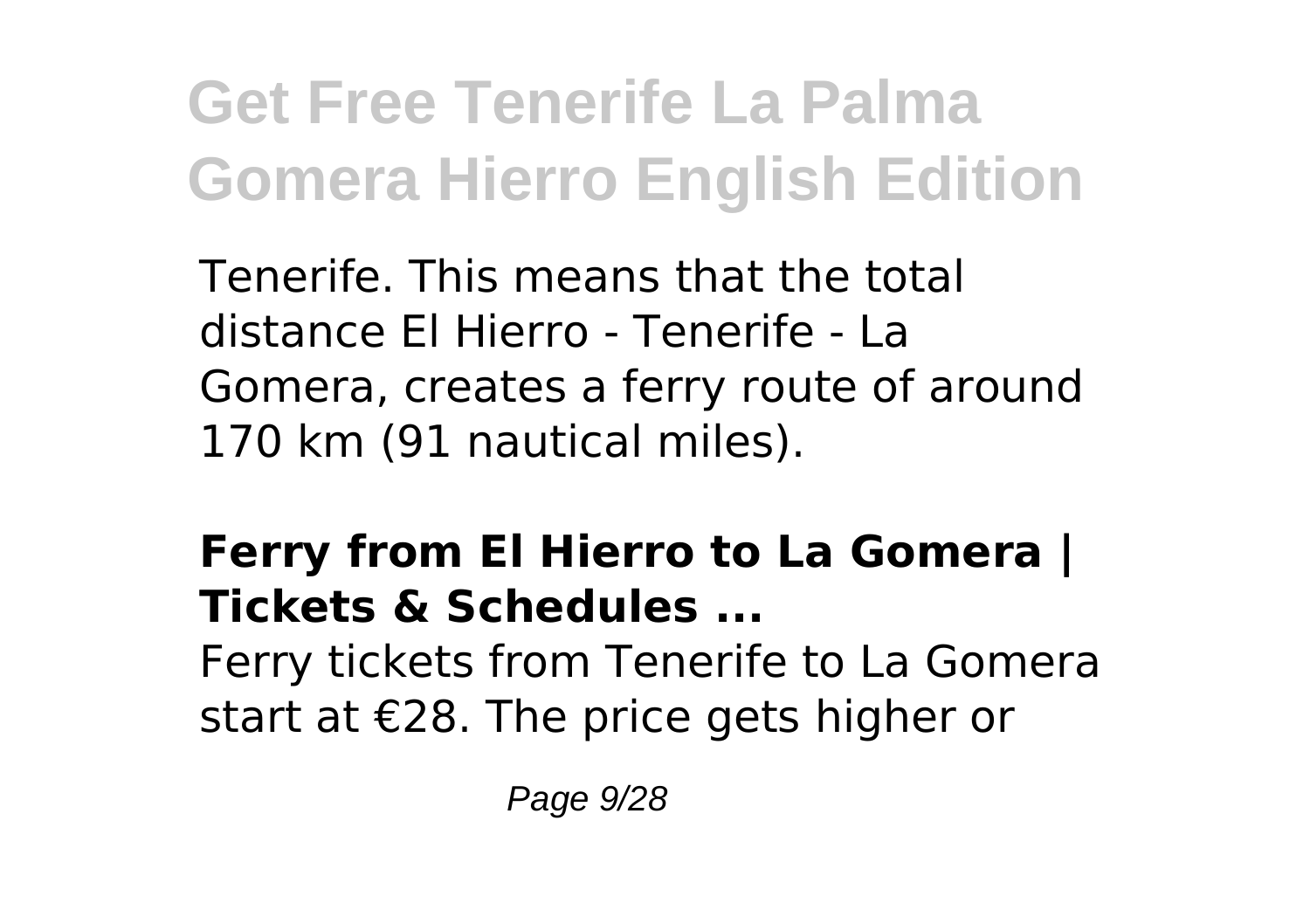lower according to discounts, offers, and vehicle or cabin selection. ... The island of La Gomera is well connected with other volcanic islands of the Canary Archipelago like La Palma and El Hierro.

#### **Ferry from Tenerife to La Gomera | Tickets & Schedules ...**

Esta Guía Total de Tenerife, La Palma, La

Page 10/28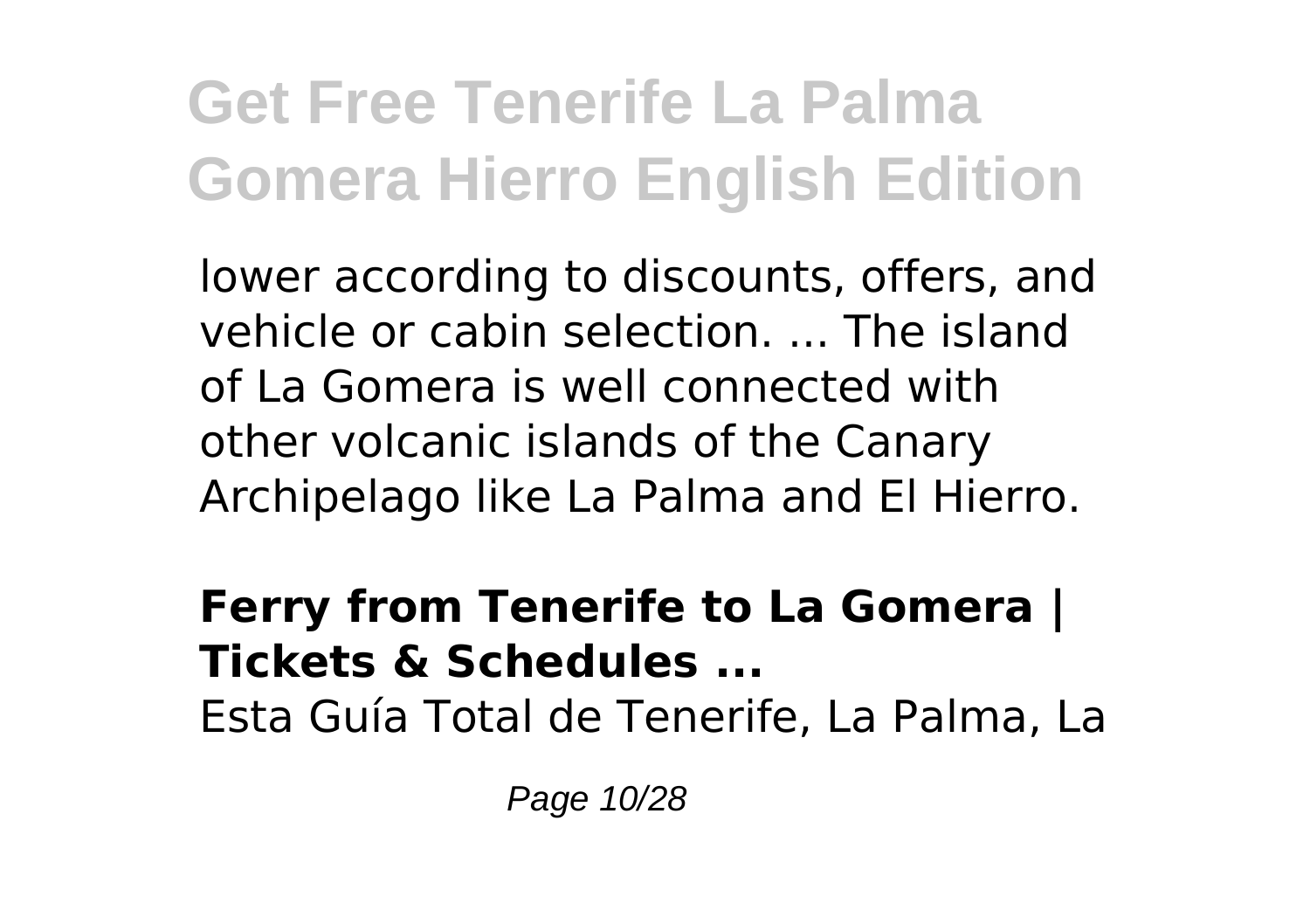Gomera y El Hierro, es la más completa y actual para conocer las islas de la provincia de Santa Cruz de Tenerife. La descripción de cada isla está estructurada en dos secciones tituladas Excursiones y Poblaciones y lugares de interés. Excursiones describe recorridos de un día por cada isla, todos ellos señalados sobre el mapa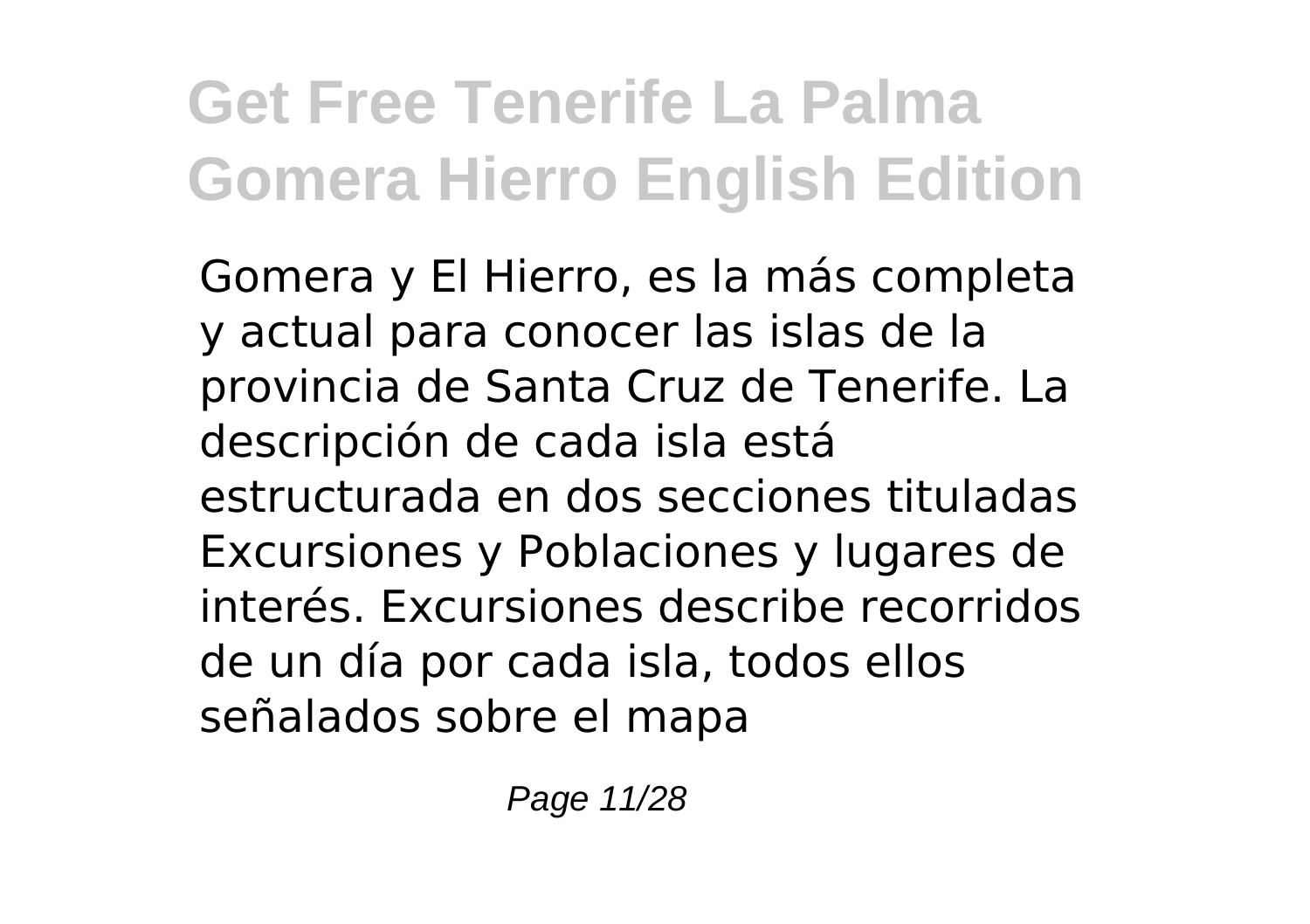correspondiente ...

#### **Tenerife, La Palma, La Gomera y El Hierro | Librotea**

La Palma, La Gomera, El Hierro: le tre isole minori dell'arcipelago Canario Quando si parla delle Isole Canarie (in spagnolo Canarias) è inevitabile pensare a quelle più famose e conosciute. Su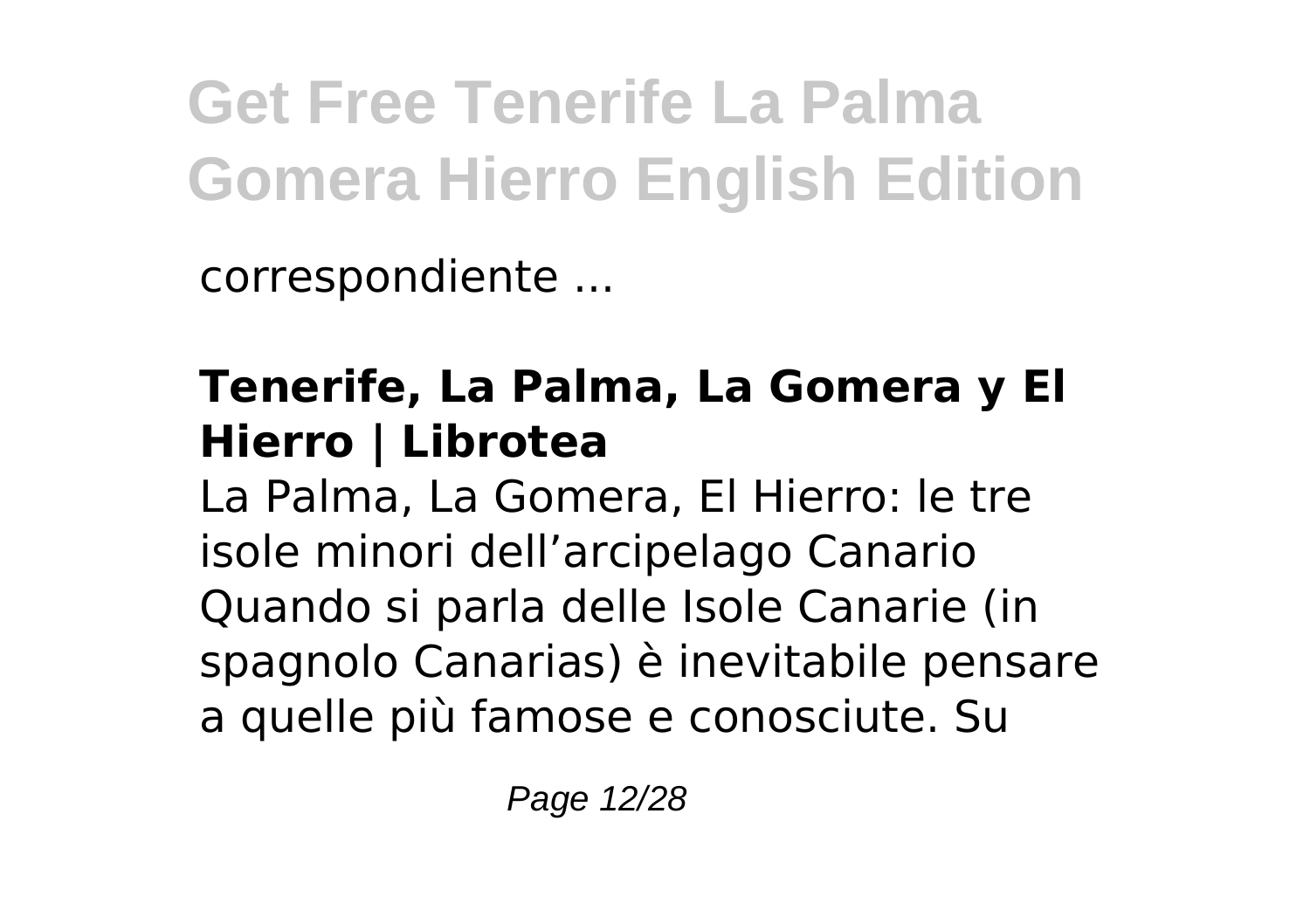tutte Tenerife, l'isola più grande dell'arcipelago , quella più popoloso e quella maggiormente visitata da turisti.

#### **La Palma, La Gomera, El Hierro: le tre isole minori delle ...**

La Palma is het groenste eiland van de Canarische eilanden. Het is met zijn ca. 700 vierkante kilometer oppervlak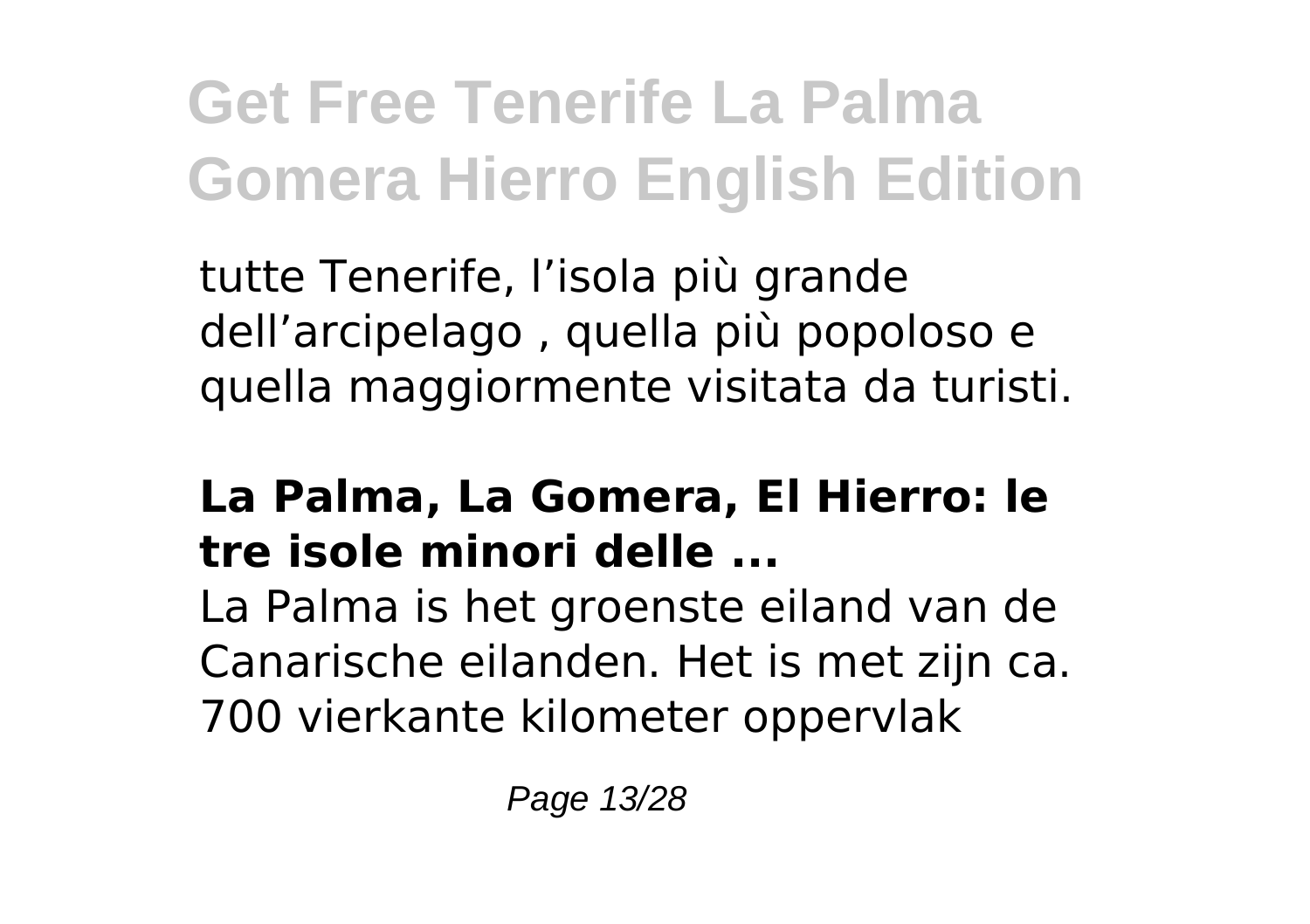aanzienlijk groter dan El Hierro en La Gomera. Ook hier vind je echter geen massatoerisme, maar vooral rust en onbedorven natuur.

#### **El Hierro, La Gomera en La Palma: de 'andere' Canarische ...** Lanzarote, Fuerteventura, Tenerife y

Gran Canaria suelen estar entre los

Page 14/28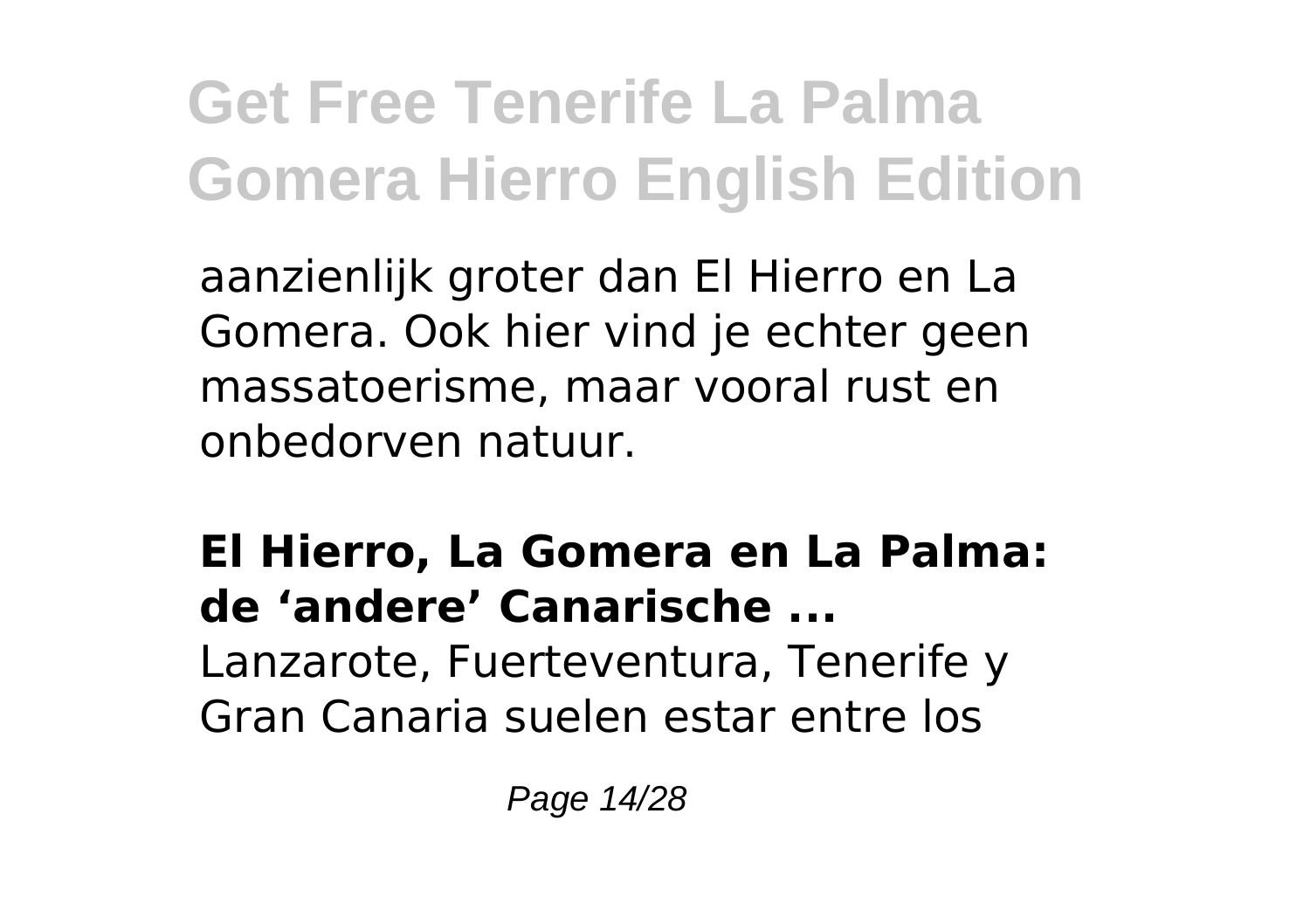destinos más visitados. Pero si se busca algo diferente, El Hierro, La Gomera y La Palma ofrecen al visitante un turismo alejado de las masas y con experiencias únicas en contacto con la naturaleza.

#### **Descubre El Hierro, La Gomera y La Palma | Isla de ...**

Consigue ahora tu vuelo de La Palma a

Page 15/28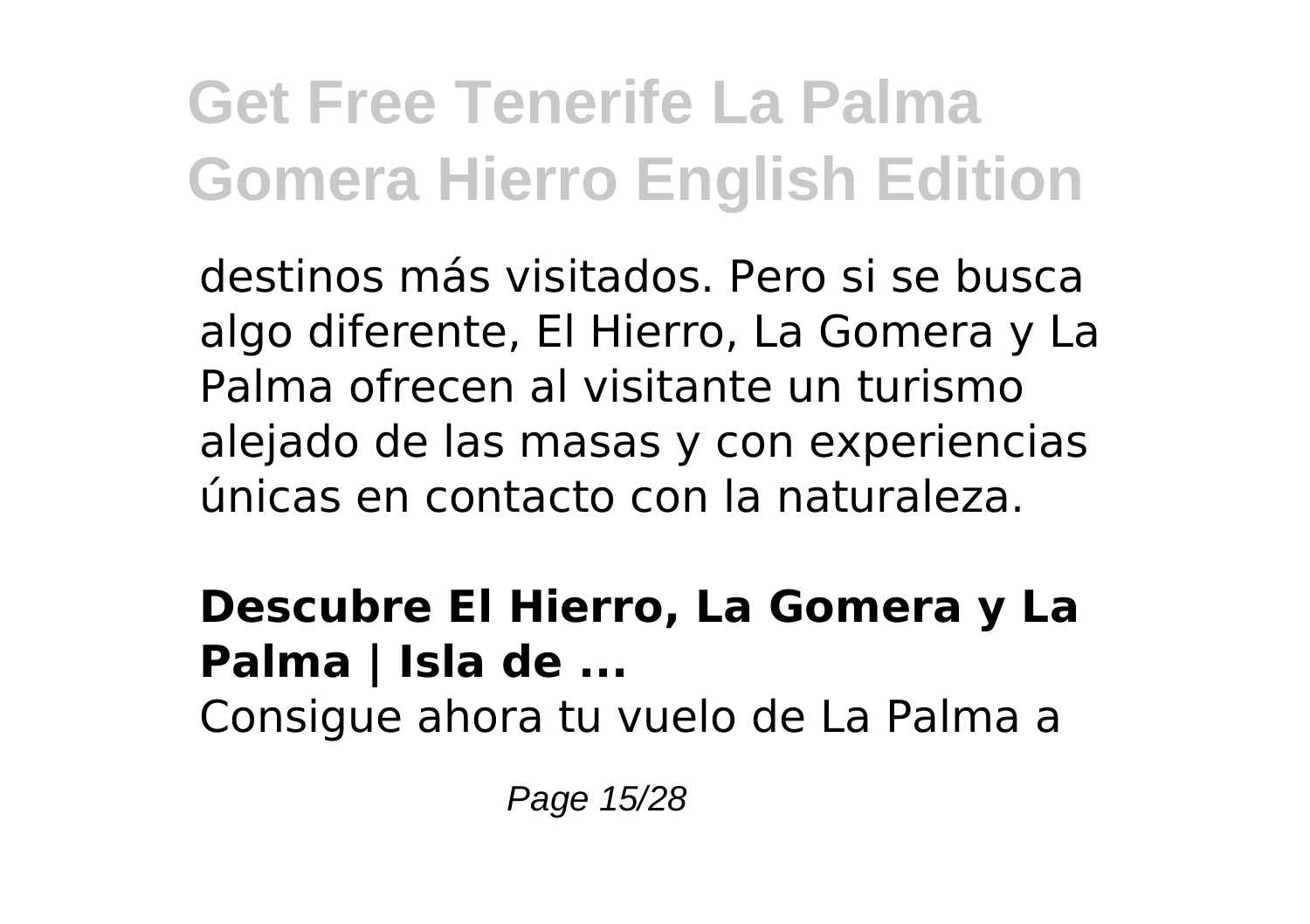El Hierro desde 22,55€ precio final.Vuela del 30 Noviembre 2020 al 30 Noviembre 2020.Binter Canarias, aerolínea líder en Canarias

#### **Vuelos de La Palma a El Hierro desde 22,55€ - BinterCanarias** La declaración afecta al norte de la isla de El Hierro, norte y oeste de las islas de

Page 16/28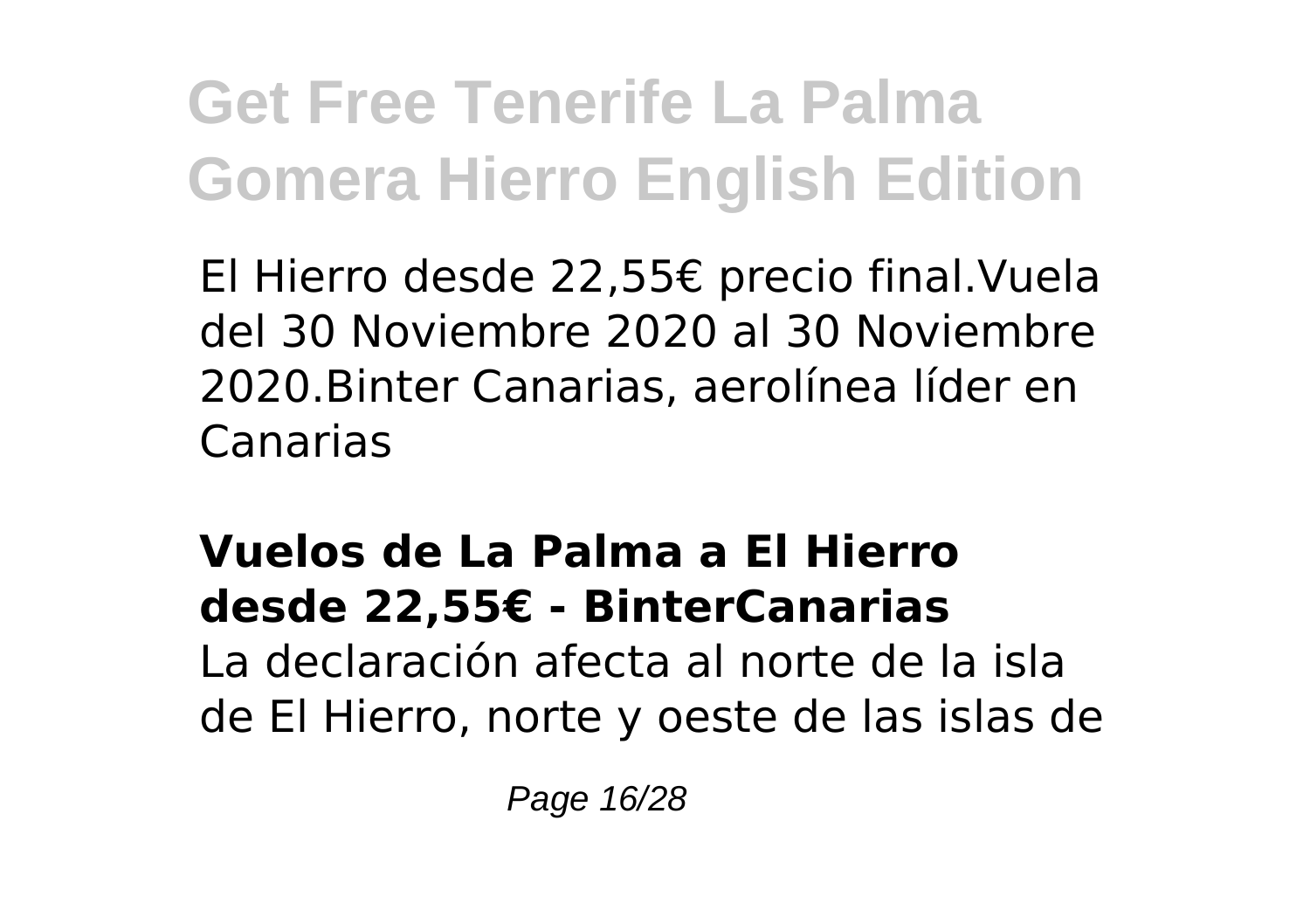La Gomera, Tenerife y Gran Canaria. Se espera viento del este y sureste, moderado en medianías y zonas altas, que al descender a sotavento, darán lugar a rachas fuertes que podrían alcanzar y superar los 60-70 km/h.

#### **El Hierro, norte y oeste de las islas de La Gomera ...**

Page 17/28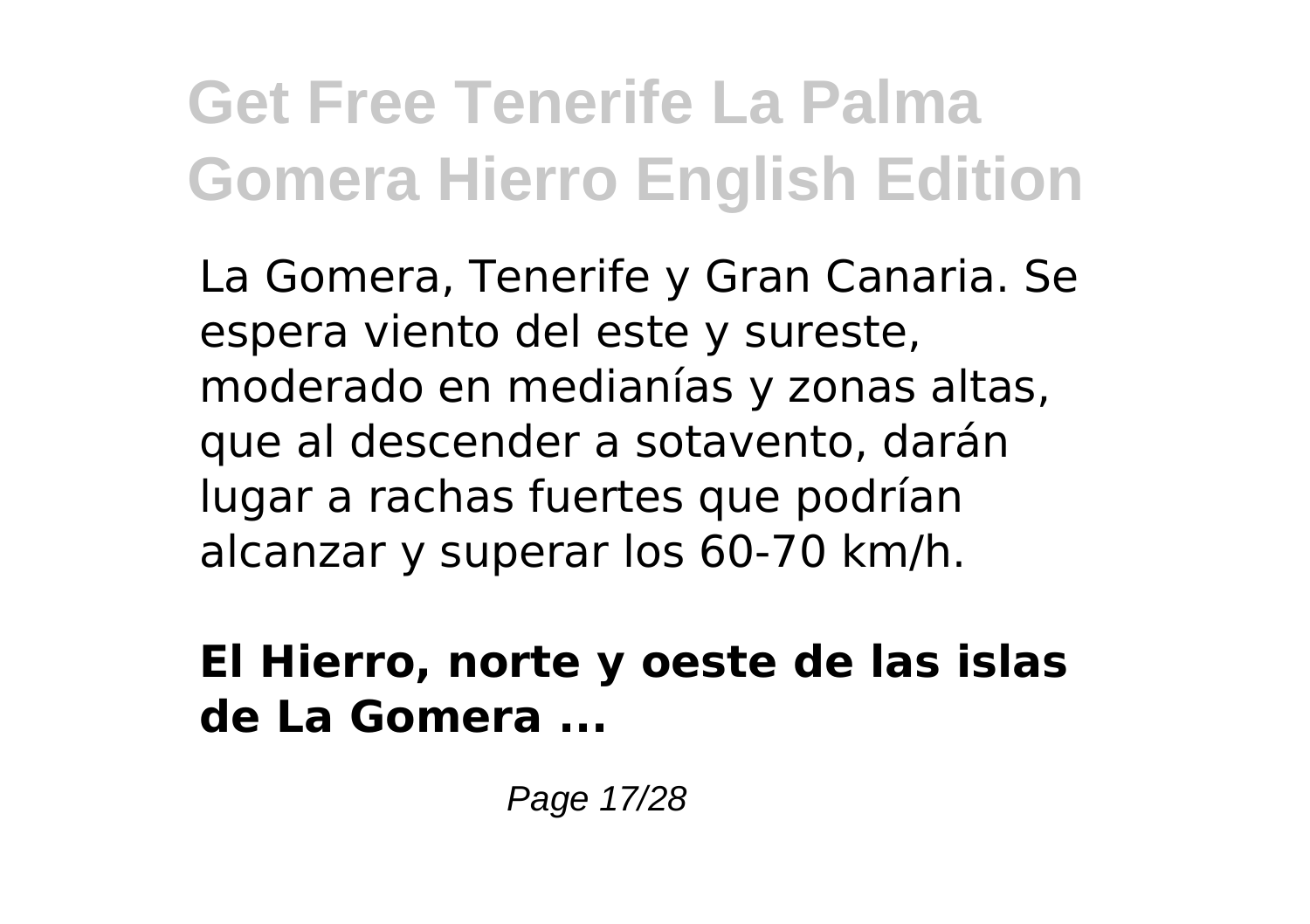→ Casa Rajita. La Gomera: La Dama Holiday home for up to 4 people from 399 EUR per week for 2 people. Casa Rajita: balcony with sea view. Casa Rajita is a perfect location to simply relax and enjoy the ocean view and sound of the sea. On the brink of the barranco, situated above the Playa de la Rajita, the casa with balcony and terrace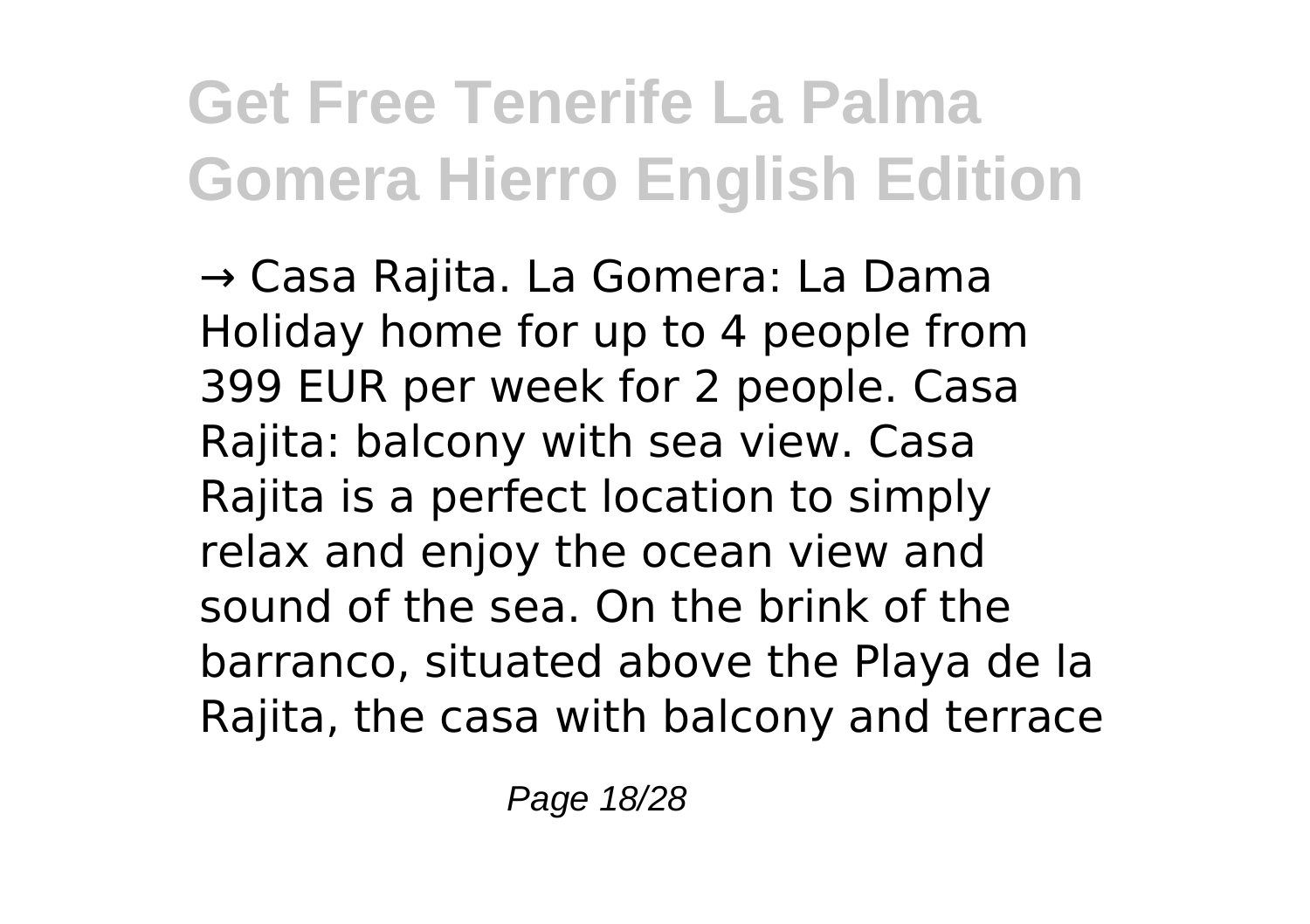offers a stunning view of the Atlantic.

#### **GOMERA individual - Holidays on La Gomera, El Hierro and ...**

Reserva tus billetes de ferry y barco con Naviera Armas. Reserva tu viaje️ consulta horarios o solicita información sobre las navieras.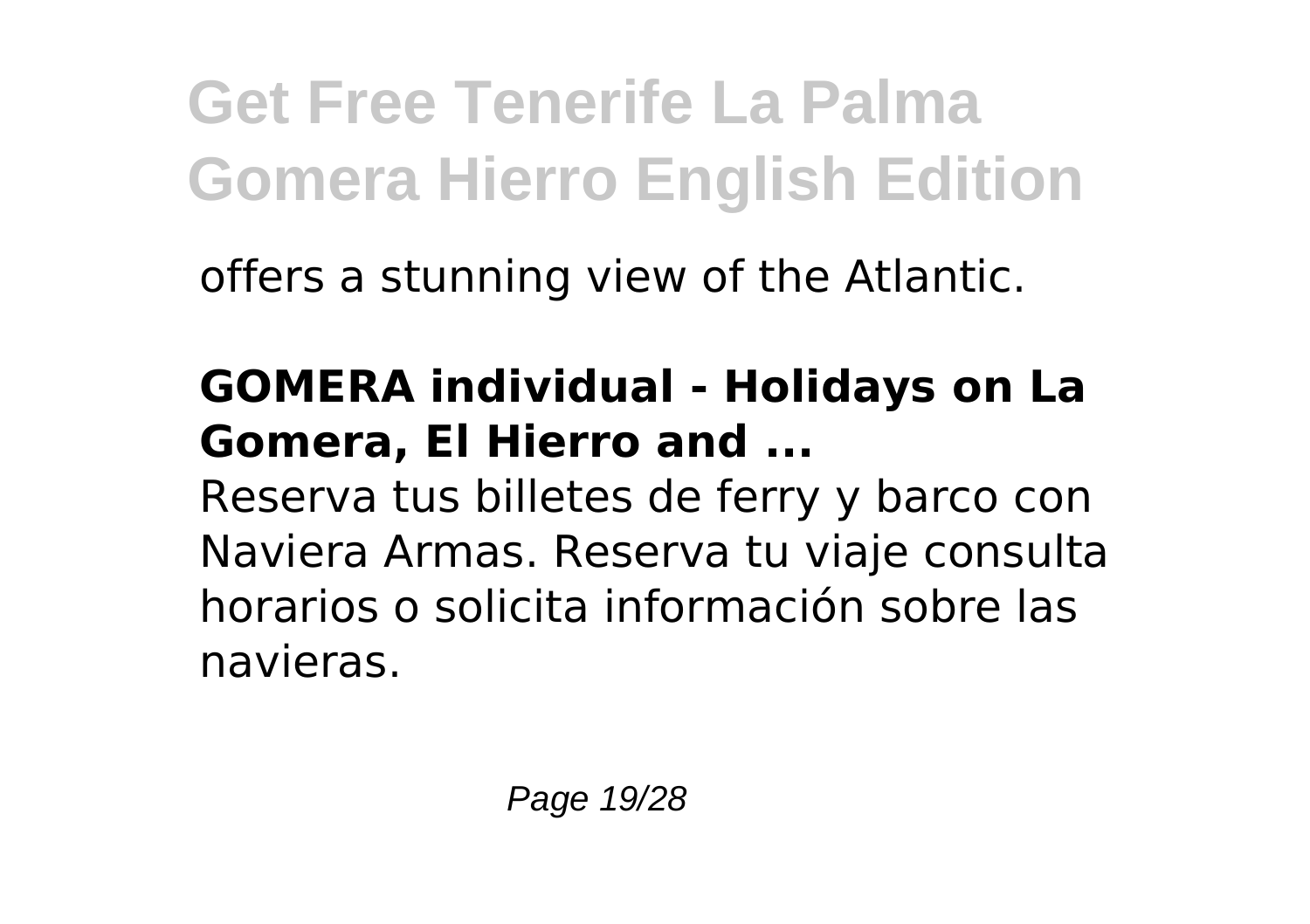#### **Naviera Armas · Billetes de ferry y barco ¡Reserva tu viaje!** En esta edición se han presentado 36 muestras de mieles, de las ...

#### **Una miel de Tenerife y otra de La Palma, las mejores de ...** Conectamos Cádiz con las Islas Canarias

y trayectos interinsulares conectando las

Page 20/28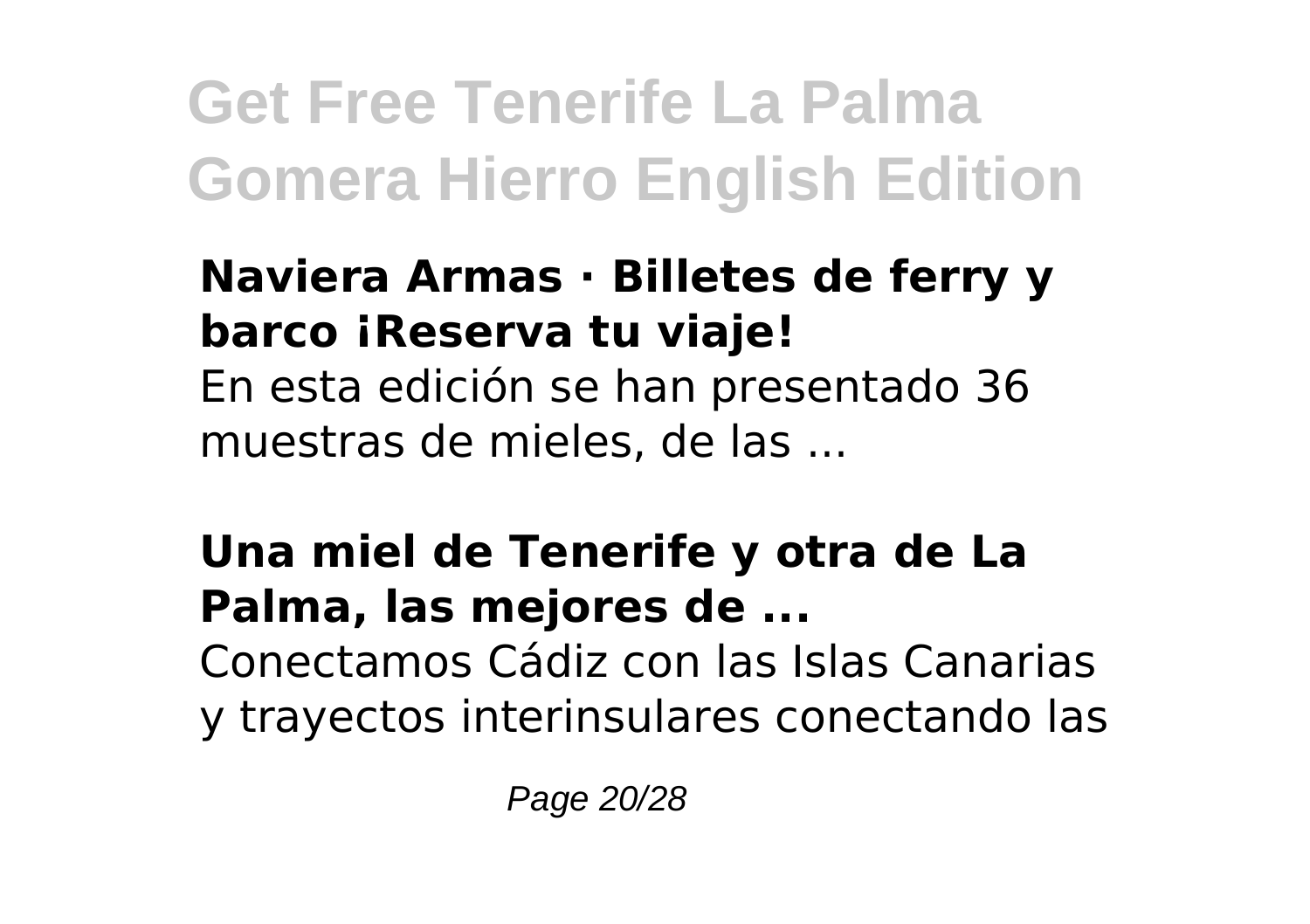Islas: Gran Canaria, Tenerife, Fuerteventura, Lanzarote, El Hierro, La Gomera, La Palma y La Graciosa.

#### **Naviera Armas · Billetes de ferry y barco ¡Reserva tu viaje!**

Las Islas Canarias te ofrecen muchas opciones recorrer todas las islas y poder viajar entre ellas de manera rápida y

Page 21/28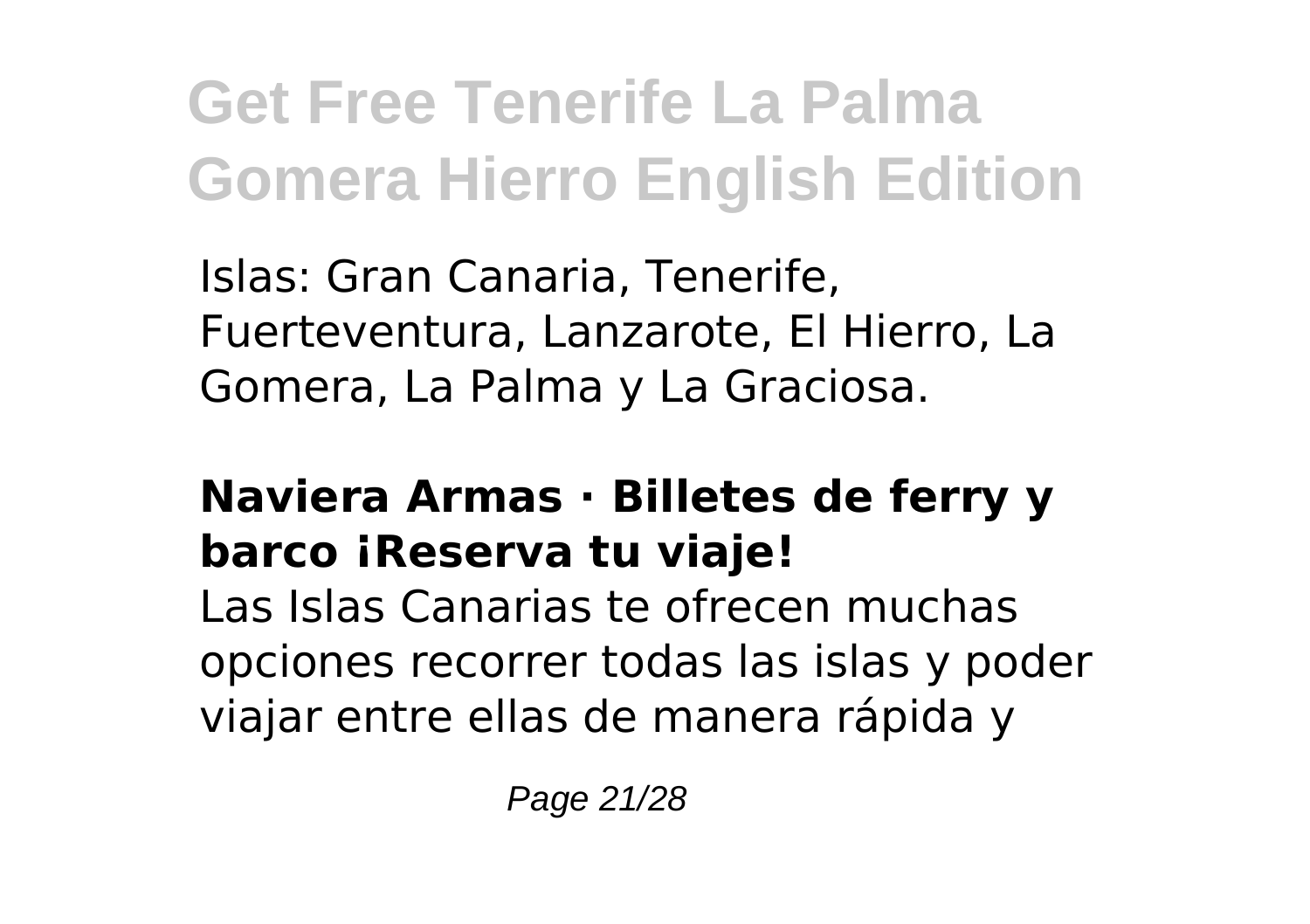cómoda. Todas cuentan con aeropuerto y puerto marino en los que operan diferentes compañías cubriendo una gran variedad de rutas.

#### **Viajar entre islas | Estás en la web de Turismo de las ...** La Gomera 19ºC. La Graciosa 19ºC. La Palma 19ºC. Lanzarote 19ºC. Lisboa

Page 22/28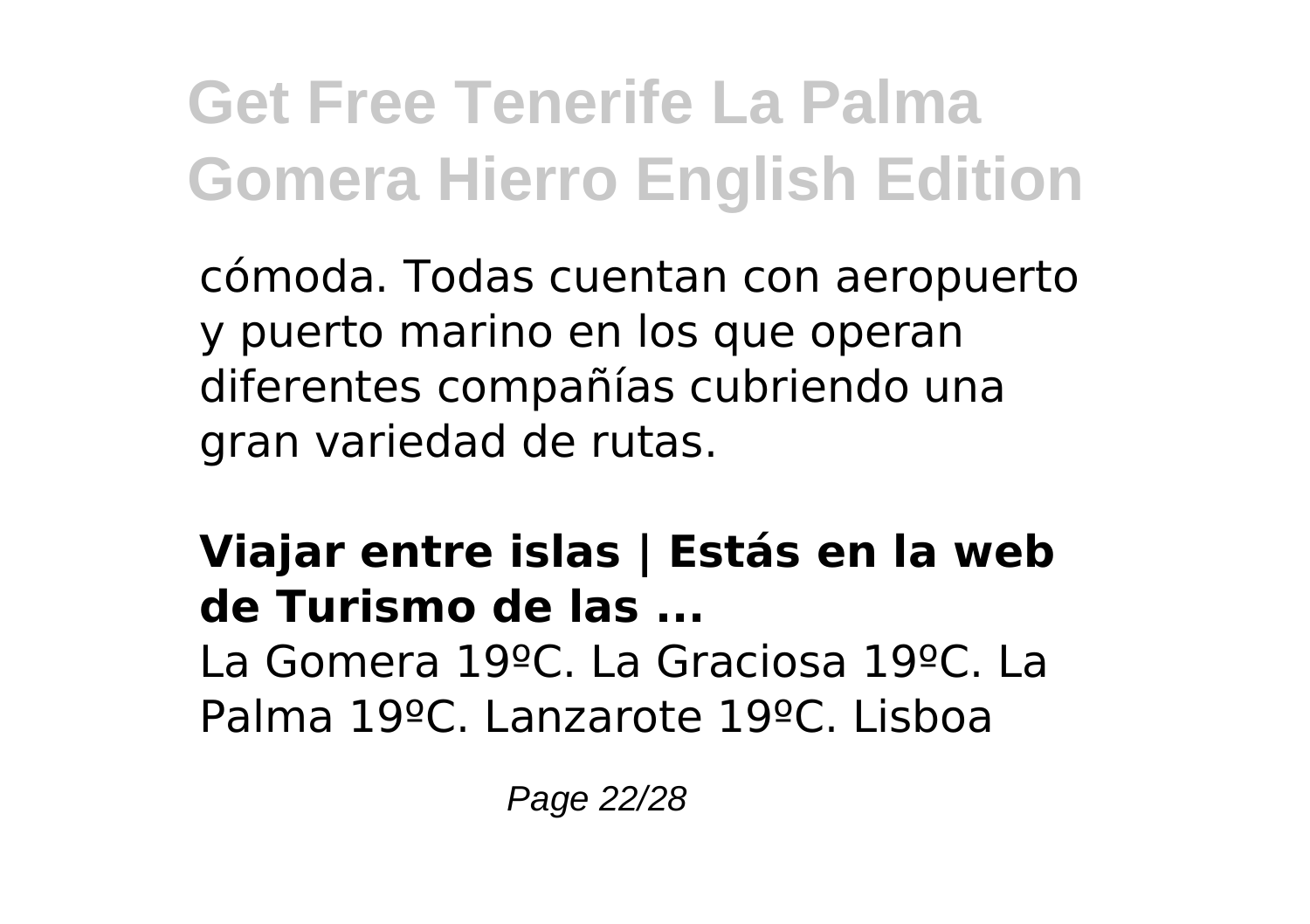14ºC. Madeira (Funchal) 18ºC. ... Praia 27ºC. Punta Delgada 17ºC. Sal 26ºC. Santander 9ºC. São Felipe 26ºC. São Nicolau 27ºC. São Vicente 26ºC. Tenerife Norte 22ºC. Tenerife Sur 19ºC. Vigo 12ºC. Vitoria 6ºC. Zaragoza 6ºC Flights; Offers ... La Palma. 16 ...

#### **Binter - Official website - Cheap**

Page 23/28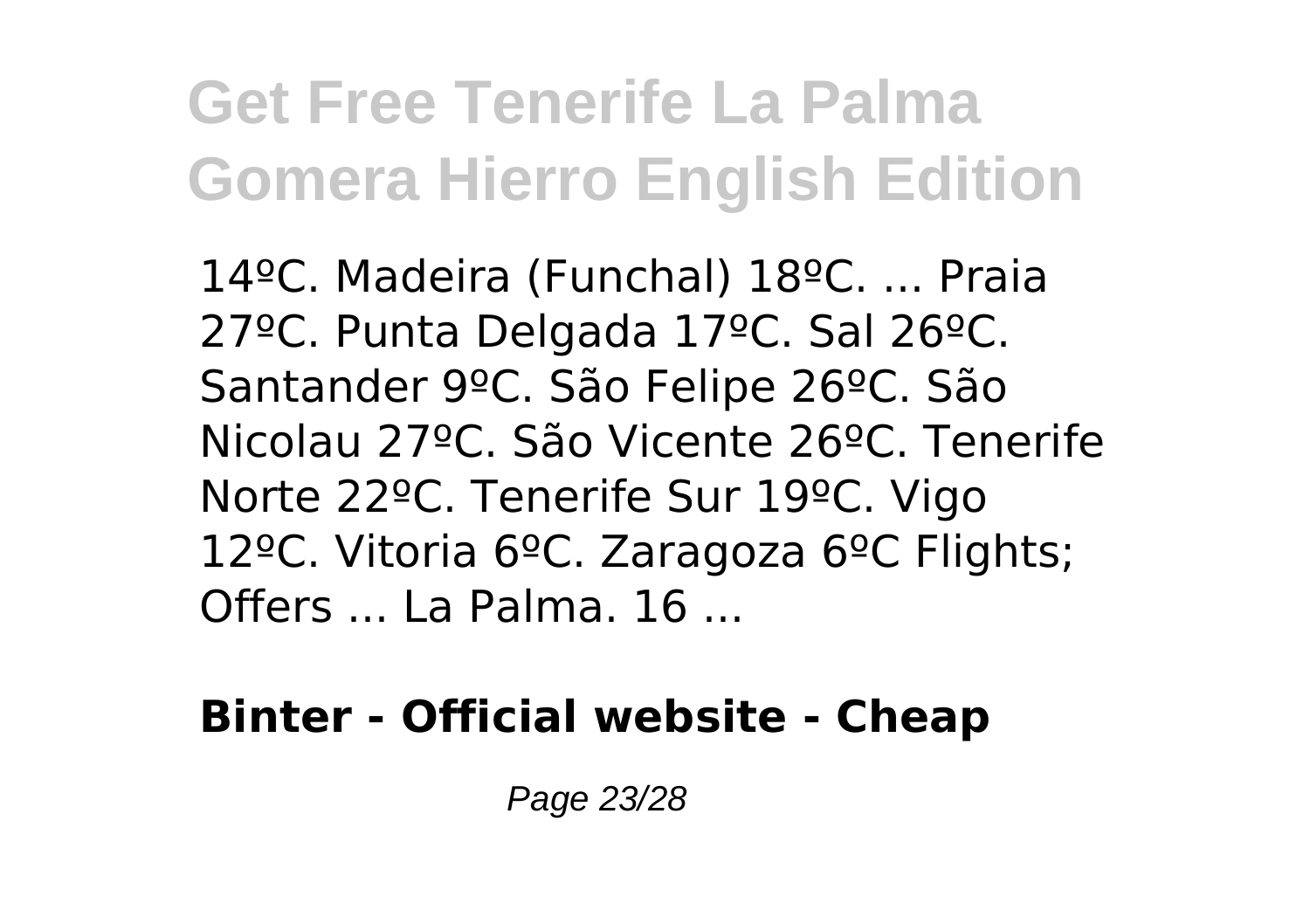#### **flights online**

Suite à l'atterrissage à Ténérife-Sud (TFS), soit prenez le bus ou un taxi à l'aéroport de Ténérife-Nord, qui est à 70 km, ou prenez le bac de Los Cristianos (le même port que pour La Gomera et La Palma), à seulement 15 km de l'aéroport de Ténérife-Sud. El Hierro est la plus petite des îles Canaries.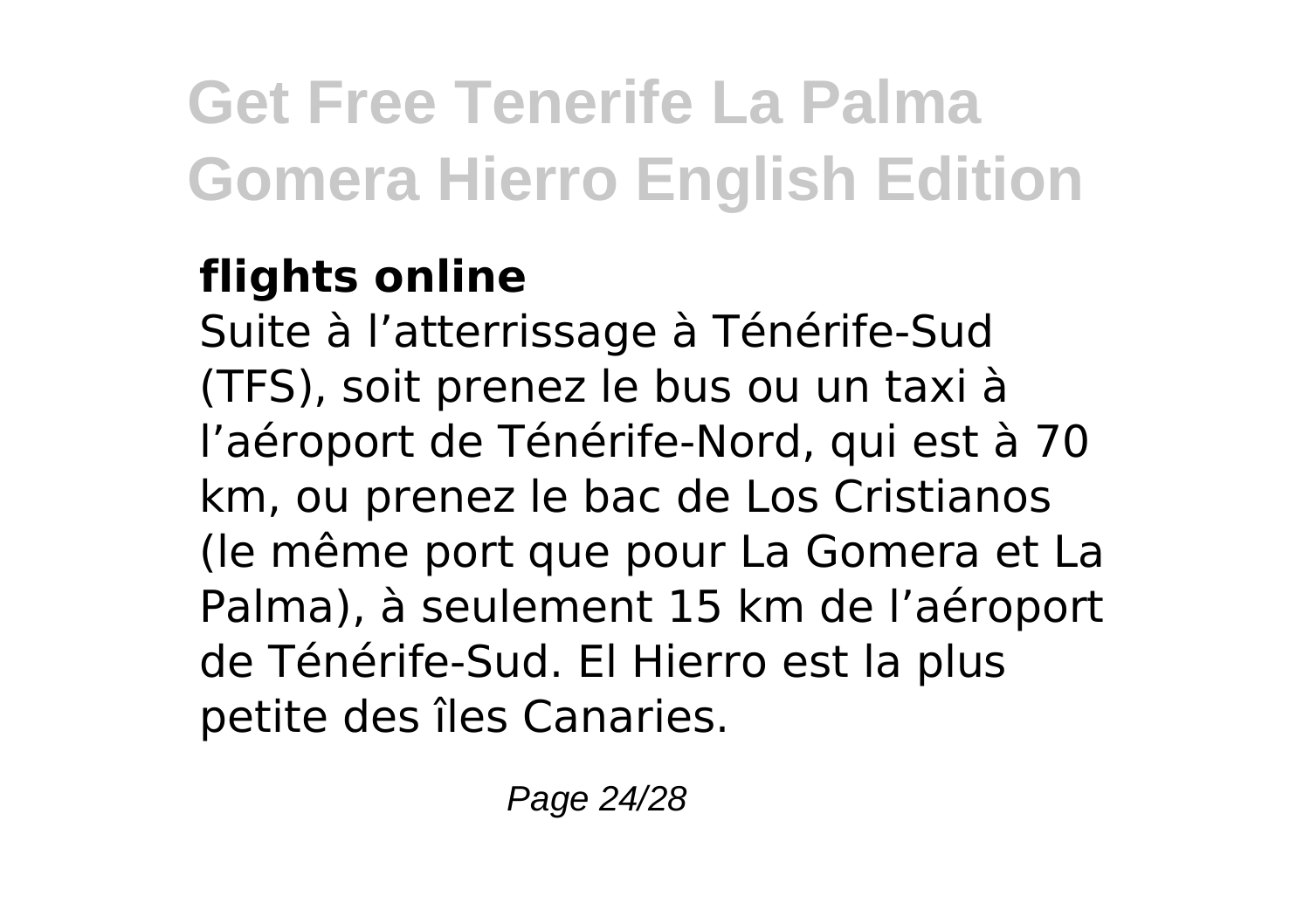#### **Comment aller à El Hierro - GOMERA individual**

Active cases by islands are as follows: 3,032 in Tenerife; 2,958 in Gran Canaria; 70 in Lanzarote; 46 in Fuerteventura; 11 in La Gomera; 9 in El Hierro; 5 in La Palma. Municipalities with most current active cases: 2,539 in Las Palmas (Gran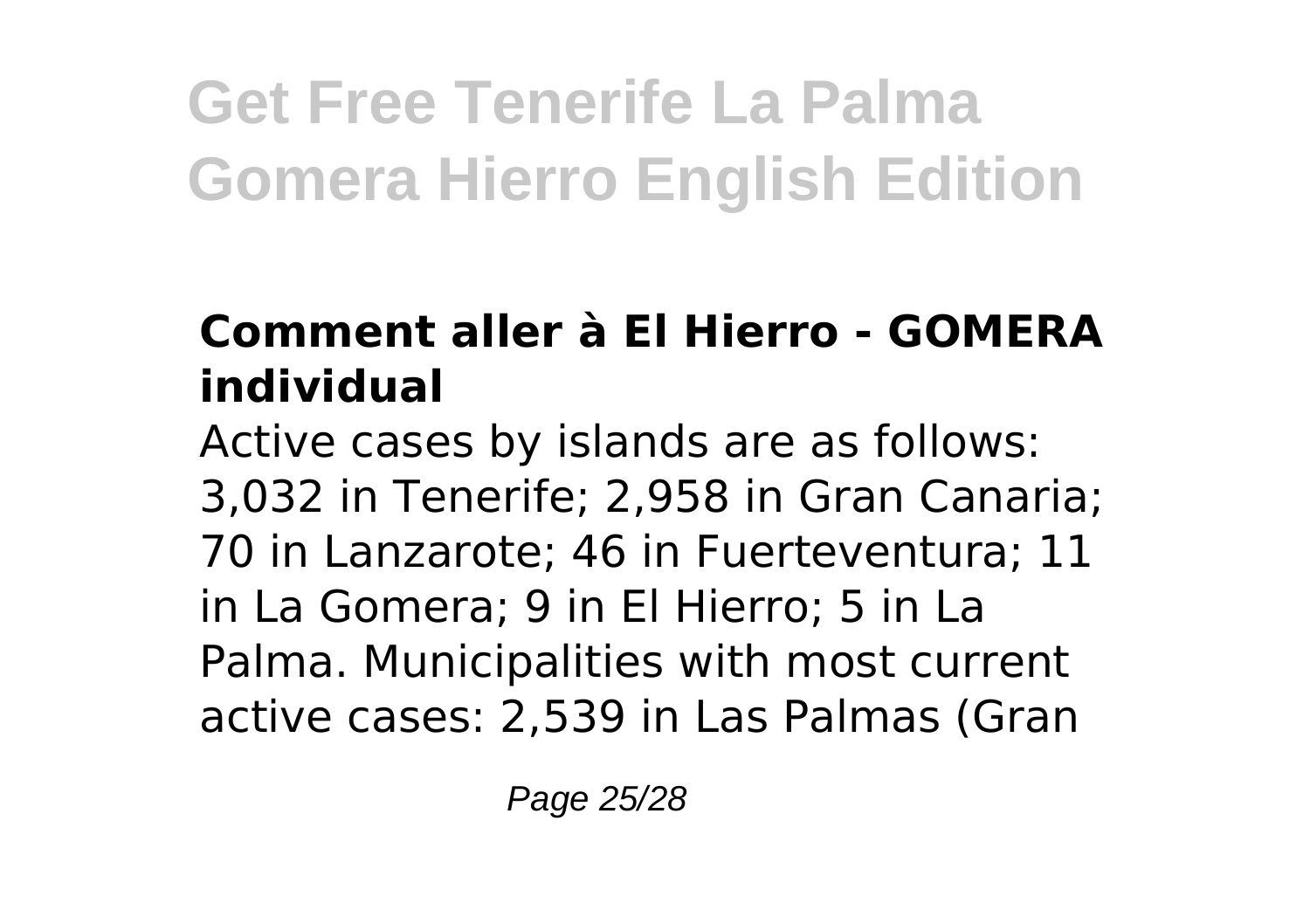Canaria) 1,323 in Santa Cruz (Tenerife) 903 in La Laguna (Tenerife) 94 in Santa Lucia de Tirajana (Gran Canaria) 83 in La Orotava (Tenerife) 80 in ...

**Covid update: Tenerife has most active cases, 1st death in ...** Secciones La Gomera Tenerife La Palma El Hierro Gran Canaria Lanzarote

Page 26/28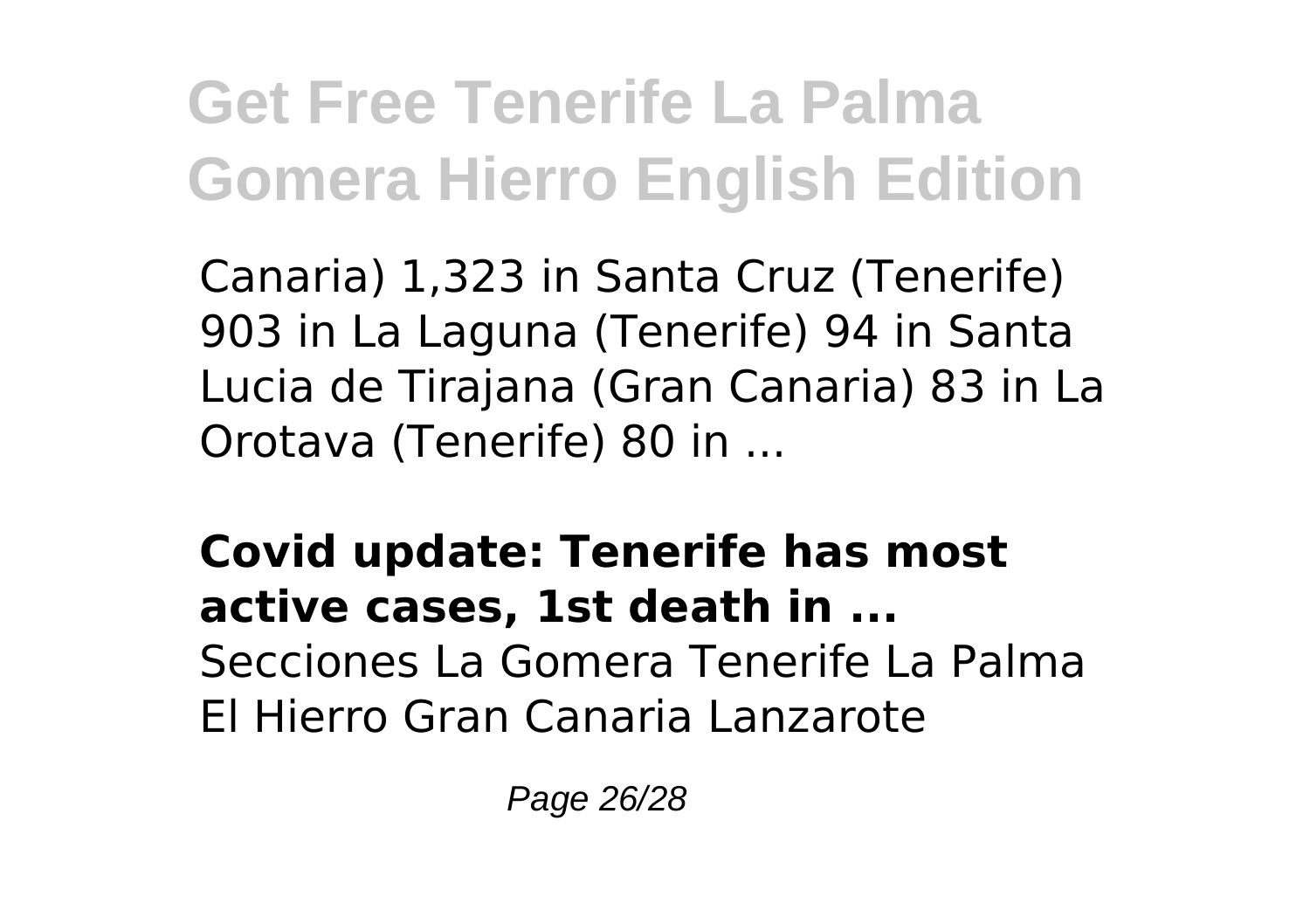Fuerteventura Canarias Última Hora Sanidad notifica 25.886 casos de coronavirus y 511 muertos desde el viernes

Copyright code: [d41d8cd98f00b204e9800998ecf8427e.](/sitemap.xml)

Page 27/28